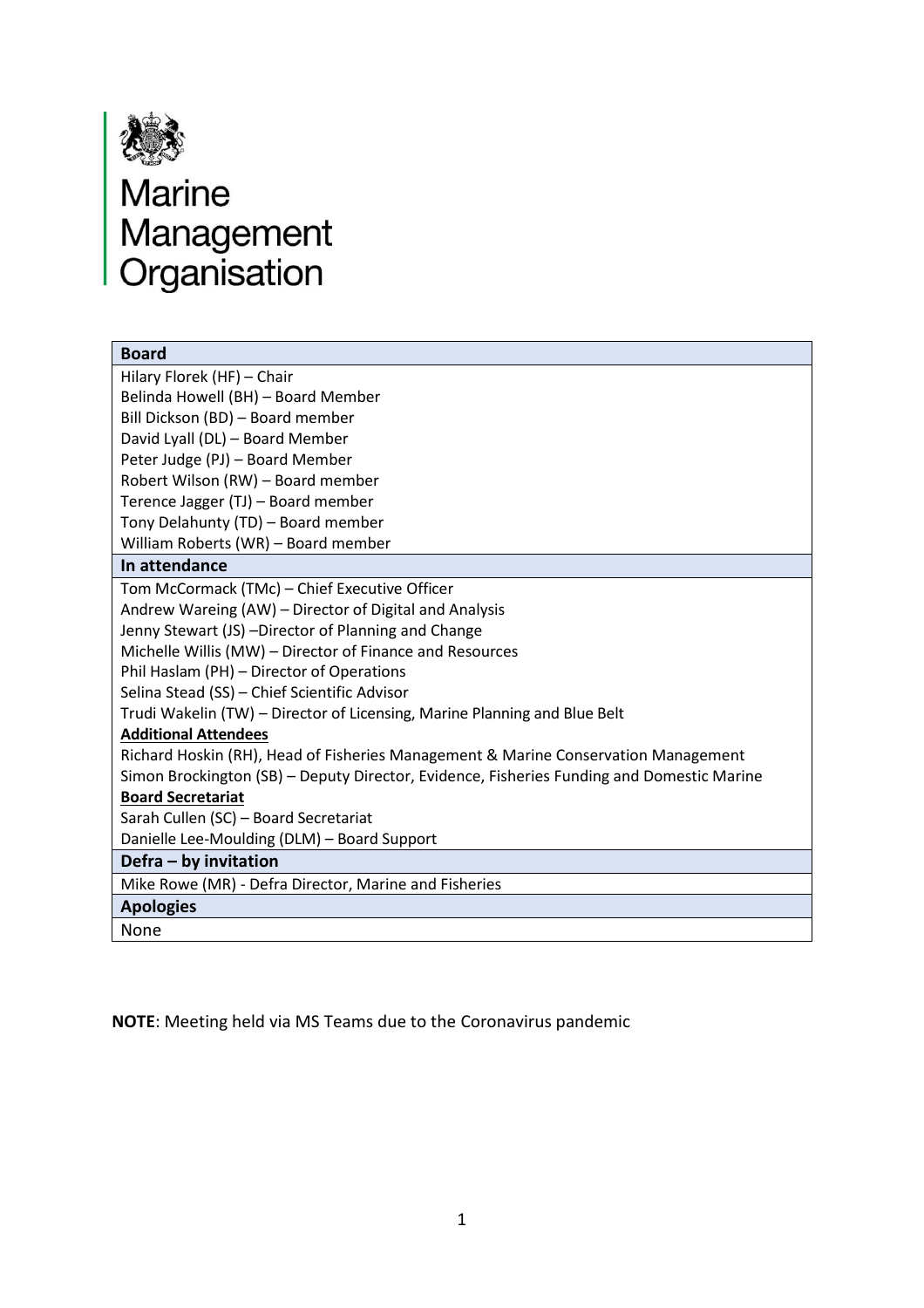# 1. Welcome and Introductory Remarks

- 1.1 Hilary Florek (HF) opened the Board meeting and welcomed Mike Rowe the new Defra Director, Marine and Fisheries to his first MMO Board meeting.
- 1.2 HF updated the Board on meetings with Ministers Prentice and Pow, Defra and Natural England since the last meeting and confirmed she has been reappointed MMO Chair for a further three years.

# 2 Declaration of Interests

2.1 No new confirmed appointments were noted, however, Belinda Howell (BH) advised that she had been appointed as a Non-Executive member of the London Pension Fund Authority and would confirm the appointment in due course.

**Governance**

# 3 Draft minutes of 21 January 2021 Board Meeting

3.1 HF asked for any points of accuracy with January minutes. Points of accuracy had been noted out of committee and the Secretariat, Sarah Cullen (SC) advised that they had been updated.

# 4 Actions arising 21 January 2021 meeting

4.1 HF advised that there had been a session with Non-Executive Directors on the progress of the Health, Safety and wellbeing roadmap.

### **Governance**

# 5 Performance, Finance, Commercials and Risk/Assurance Pack

- 5.1 Michelle Willis (MW) advised end of year position is to follow. Q4 position was reviewed by ELT on Monday. Finance position shows underspend of £800,00 by the end of February, there were minor resource cap switches during the year to reflect CCP.MW advised a final position paper will be produced on the end of year position which will roll into the final annual report and accounts , a paper will be circulated to board for information and uploaded to diligent when possible.
- 5.2 William Roberts (WR) queried there were any significant risks to make us aware of, capitalisation of IT for example. There are no risks at present. Acknowledged that finance need to come back to the board on the interim position but there are no risks that have been flagged either by NAO or the business in terms of closure of year end and we are aiming to hit the pre recess deadline.
- 5.3 All acknowledged the amount of funds we administer is so vast and confusing it may be helpful to have a one page summary of the funds our responsibilities and current position including if they have been concluded.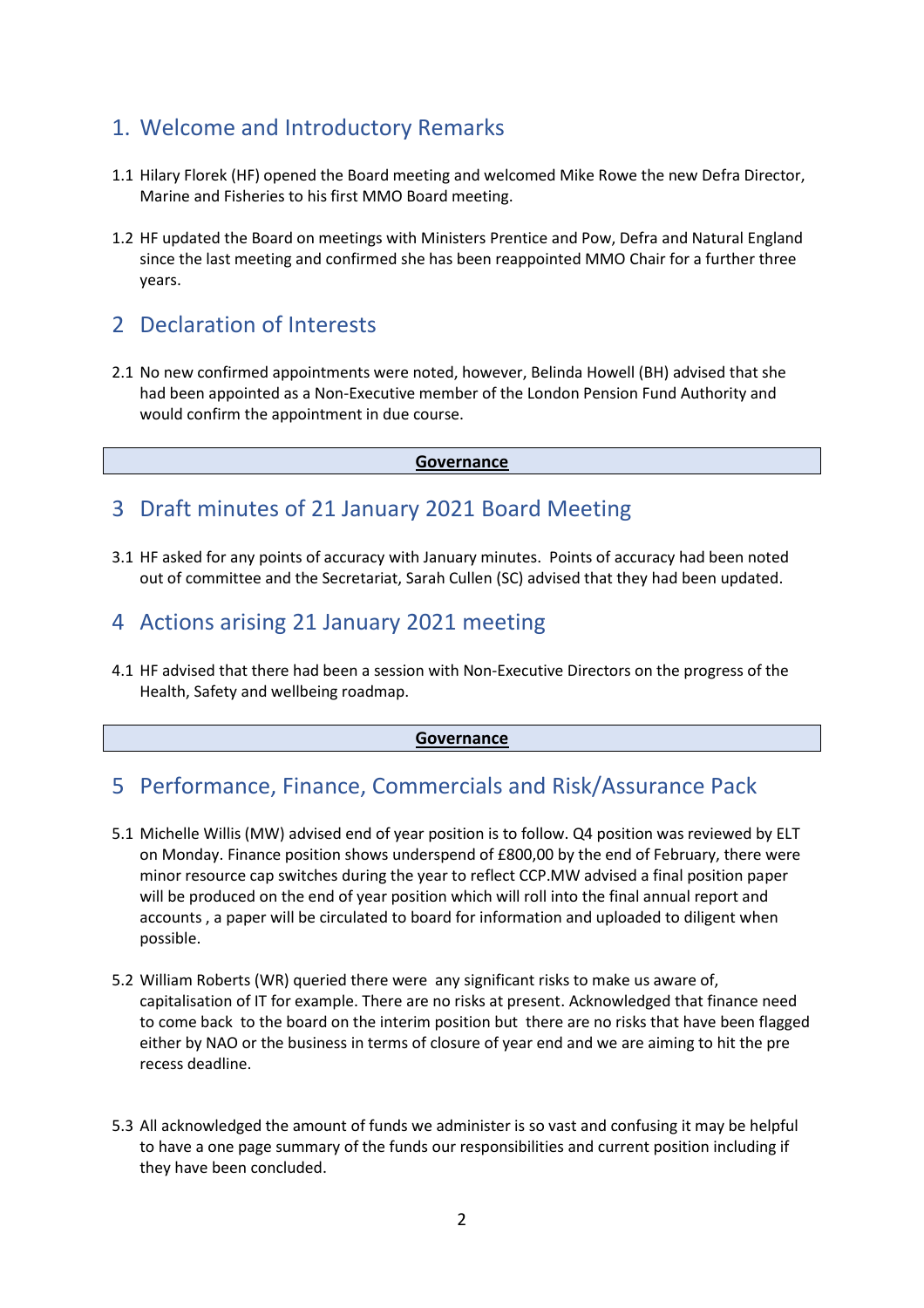### **Action MW to produce summary.**

- 5.4 RW highlighted that the future is very important due to change in budgets and various funding sources.. MW acknowledged this is a challenging time and challenging time for the sector , looking at the Oceana situation the work we have done around sustainable fisheries and assurance has been vast .The continued performance around marine licensing and the marine planning work should be highlighted as this has been ongoing throughout the other more profile work pieces.
- 5.5 Terence Jagger (TJ) noted that there are two audits of limited assurance one of them is about whistleblowing- I think it may be due to things not being up to date and communications not being in place which sounds like an organisation working 110% ;it is really important , its times like now that's getting harder to put your head around someone's door and we really need to have this up to date. In terms of Benefits realisation, he suggested we take as deep dives for the next ARAC.
- 5.6 JS confirmed that for the benefits realisation audit the delay had been a timing issue, we have put a framework in place and will be running this on mobile working. We paused this initially due to the pressure of other activities , it is being looked at but the framework has to take its course on the first project just to give some context. We will be taking ARAC though all risks-Defra are refreshing the risk framework , from the beginning of May we will have someone joining us who is a risk specialist.
- 5.7 H&S significant improvements were duly noted.

# 6 Future Fisheries Management Plans

- 6.1 PH introduced the paper on Future Fisheries Management and noted that the work had been a collaborative effort between Richard Hoskin (RH) in MMO and Anne Freeman in Defra. PH advised that RH had led regional fisheries groups to create a partnership with industry and had held two meetings earlier in the week and which confirmed that fishers were willing to engage with the MMO and Defra.
- 6.2 PH highlighted the six proposed themes of the plan which would be managed through four workstreams to focus on the clarity of the strategic intent, objectives and priorities for the short to medium term and asked the Board for comments, feedback and endorsement.
- 6.3 The Board members collectively endorsed the plans and noted that the themes appeared realistic and aligned to the MMO Strategy (goals 2, 3, 5 and 6). It would be important to move forward, understand the lines between policy and delivery and to work with industry to implement the changes. PH confirmed that collaboration with the fishing industry would be important and was a work in progress. PH also advised that some work would be progresses in parallel to ensure that plans were moved forward though noted some caution to ensure that the industry was not overwhelmed.
- 6.4 BH fully supported the six themes. BH queried how the engagement of fishermen would take place on REM given that DLO had ceased. BH was happy for this to be discussed out of committee.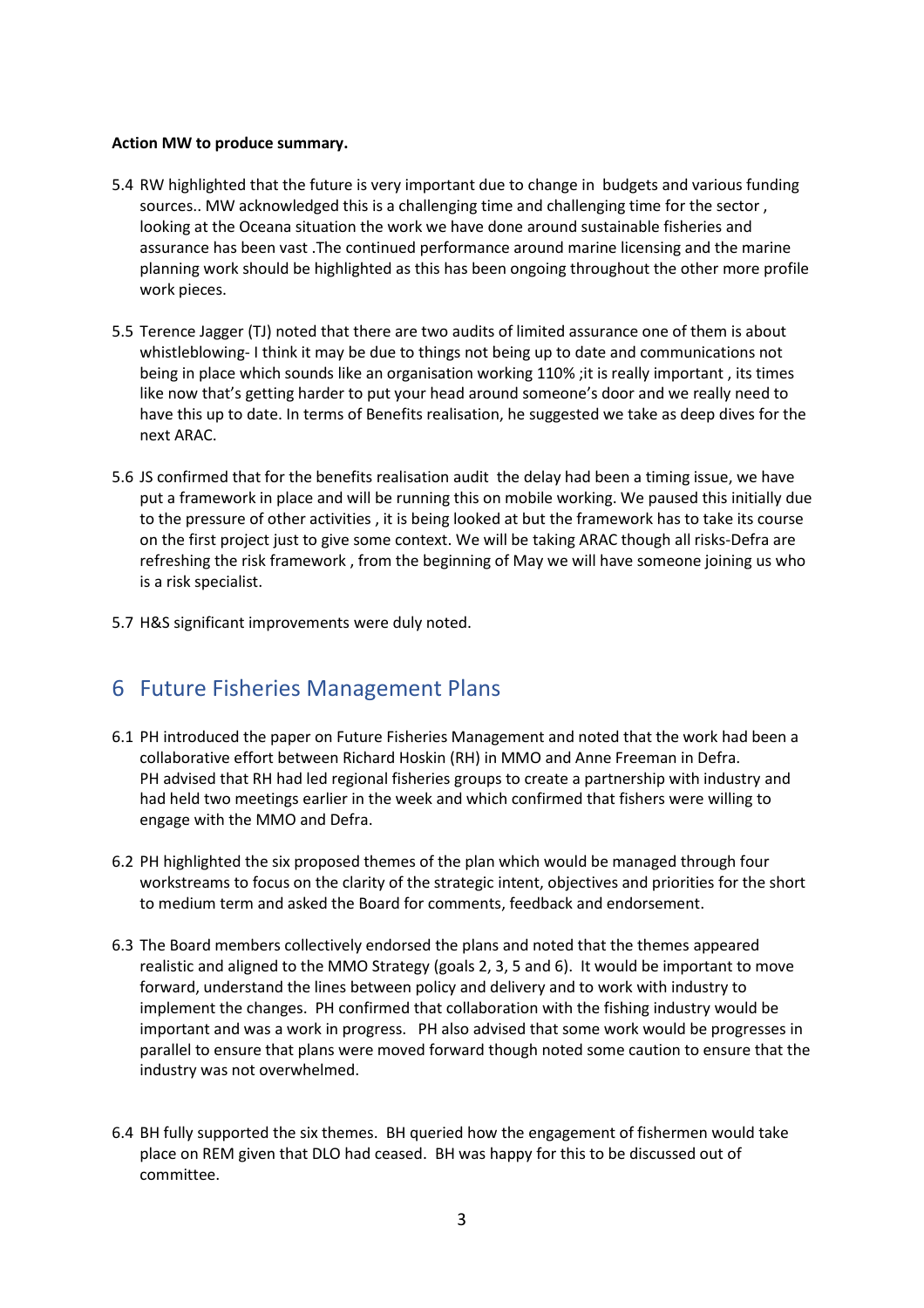6.5 Board were content to proceed, and the Board confirmed their approval.

# 7 Blue Belt Programme of Delivery 2021/22

- 7.1 Trudi Wakelin (TW) highlighted the 2020-21 performance and noted that deliverables had been achieved on budget and while there had been some delays in the response to the maturity model targets as a result of Overseas Territories dependencies, they were on track to be completed by June and would be reported in the annual Blue Belt (BB) report. Funding for Blue Belt in 2021 was waiting for confirmation from FCDO for the coming year, and which would be amended to core funding from CSSF with significant parts of the BB programme moving to BAU activity. This demonstrated the long term commitment to the BB programme.
- 7.2 The focus for the coming year was to implement the one-year rollover budget and to strengthen the evidence base regarding the effectiveness of the plans and which would feed into benefits realisation activity which had become more of a focus to the FCDO. The delay of the confirmation of the funding had resulted in the finances being worked 'at risk' until confirmation was received, and this would result in an impact on 2021/22 finances and which was detailed in the paper.
- 7.3 TJ advised that great progress had been made though the need to allocate funds on one-year basis had adversely affected longer term decision-making. TW further noted that the team were in discussions with Defra to investigate opportunities through the Blue Plant fund.
- 7.4 Tom McCormack (TMc) noted that further work on the evidence and impacts of the Programme was required and agreed with FCDO and Cefas and would be updated at a future Board meeting.

### **Strategic Developments**

# 8 Defra view from bridge and introduction

- 8.1 MR advised that he had worked in Defra for 21 years having previously worked in a number of roles including EU and International Trade and lead the TCA negotiations, as Private Secretary to Ministers and noted that he was delighted to have secured his current role.
- 8.2 MR advised that externally there were some challenging areas to navigate through, such as Brexit, trade disruption, TCA industry reaction, Covid impact on the fishing industry, pressure on marine environment such as offshore wind, accelerated climate change targets and environmental-led e-NGO litigations and EU relationships among the ongoing issues.

# 9 Business Planning and Financial Settlement 2021/22

- 9.1 Para 2.3 categories and funds provides a summary. Explained exception of EU funds and the governance that is attributed to this.
- 9.2 JS commented that for the kpis most of them are rolled forward, three are worth noting, the administration of marine funds has been amended to include all schemes and we will create a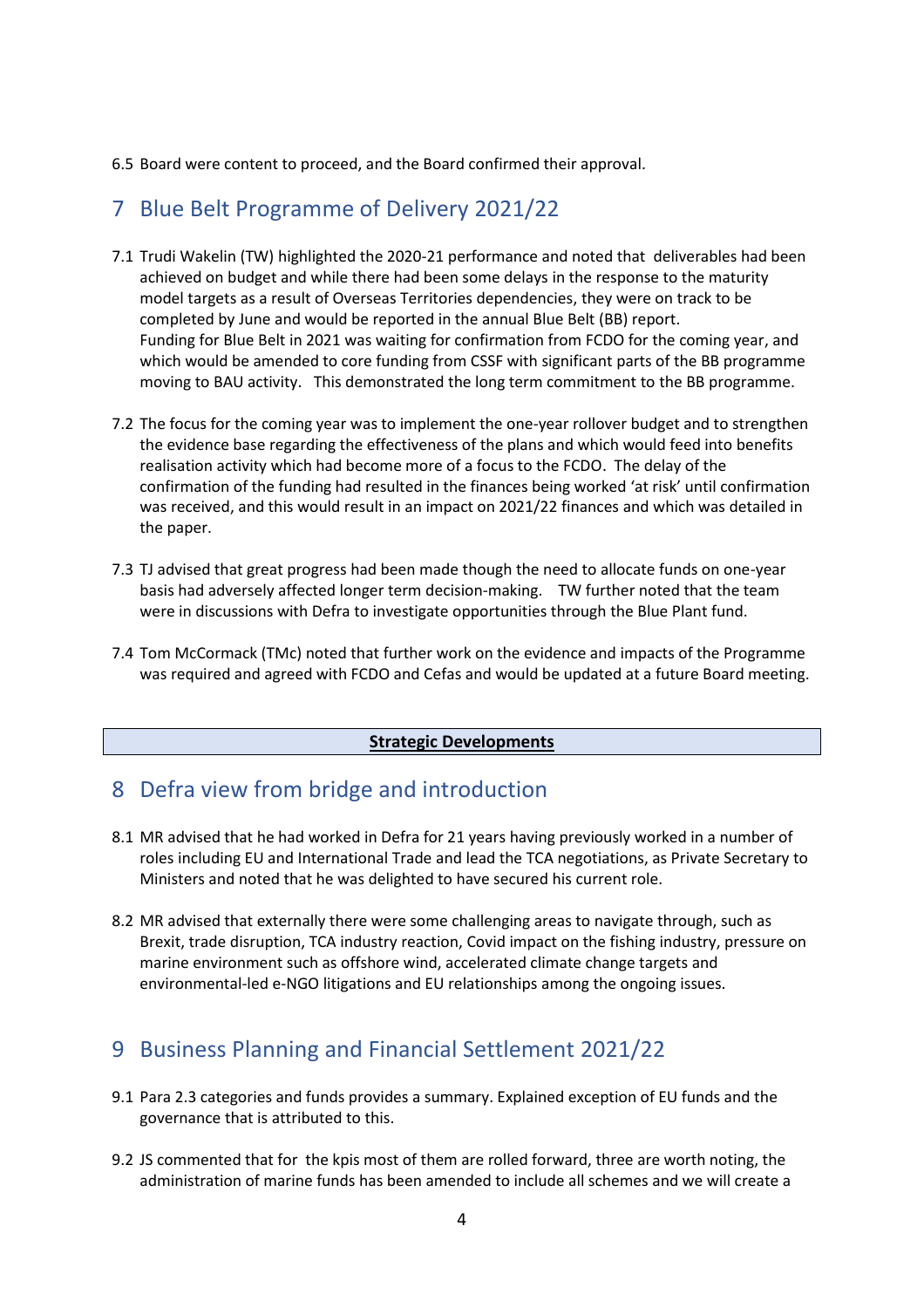measuring profile inclusive of all schemes when we have defined our targets. The other two are around sustainable fishing and have been changed to ensure we are measuring the holistic approach.

9.3 A summary of where we are with capital requirements is included in the pack with two locally led bids to be considered by M & F. We have a substantial bid with Cefas around system stabilisation and there a large amount of policy led businesses cases coming up also which we are already supporting on . Budget will be reviewed again in September.

### **Committee Reports and Subgroups**

# 10Draft minutes from 16 March 2021 ARAC

10.1 WR updated on recent ARAC, acknowledging backlog of audit recommendations is being tackled by the executive team. Reports now onto diligent , timeline for the future of this has been looked at and agreed , in light of the delay to initial uploads a pre meet session two weeks ahead of meeting has been set up between ARAC and GiAA.

### **Closing Matters**

# 11AOB

11.1 HF offered her thanks and that of the Board to Andrew Wareing (Director of Digital and Analysis) and Sarah Cullen (Board Secretariat) who would both shortly be leaving the MMO.

### **Actions**

| <b>Action</b> | <b>Action</b>                                                                                            | Owner     | Due date         |
|---------------|----------------------------------------------------------------------------------------------------------|-----------|------------------|
| reference     |                                                                                                          |           |                  |
| Action 82.01: | MW session needed to discuss<br>measuring effectiveness of ICC                                           | <b>MW</b> | <b>July 2021</b> |
| Action 82.02: | PH to send out chart showing all<br>activities taking place gravel etc to<br>note divers, commercial etc | PН        | <b>July 2021</b> |

### **Decisions**

| <b>Decision requested</b>                                          | <b>Board response</b> |
|--------------------------------------------------------------------|-----------------------|
| <b>Future Fisheries Management Plans:</b>                          | The Board confirmed   |
| MMO Board members are invited to:                                  | their approval to     |
| Note progress to date, particularly in relation to the<br>а.       | proceed               |
| identification of six potential themes for brigading the change    |                       |
| required, and the initiation of four additional workstreams by the |                       |
| MMO to demonstrate our intent to improve our customer facing       |                       |
| fisheries management services in the immediate post-Brexit era.    |                       |